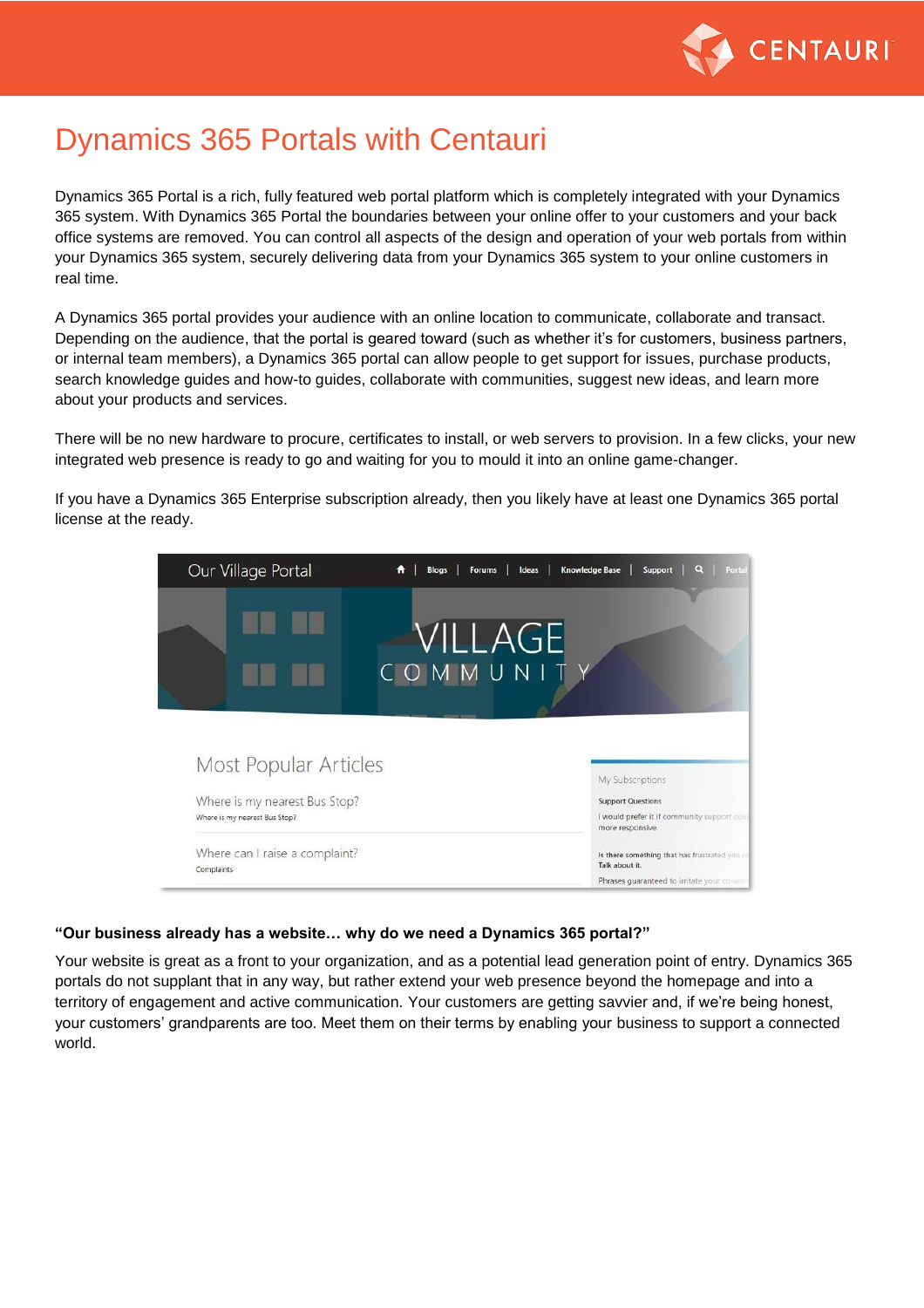

## Templates to Get You Up and Running

There are many wins to be had with a properly leveraged portal. Dynamics 365 comes complete with pre-packaged templates which allow you to get productive web portals up and running quickly. The templates include…

#### **Customer Self-Help**

You have customers… customers need support. Enter the **Customer Service** portal. If you're using or planning to use CRM for case management, a fantastic extension to that is the Customer Service portal. Giving your customers the ability to log into their own account to submit and monitor their support cases can add some relief to your front lines of



customer support. You'll get fewer emails and calls from folks just looking for updates, and you can capture better targeted data regarding a case.

Have a customer submit a case online and be able to see which exact products, down to the SKU, that this person has purchased in the past.

The customer service portal also has the ability to show a customer suggested knowledge base articles based on keywords they have entered before they even submit their case**.** What's a good way to keep support cases down? Answering questions before they've even been submitted is a good start.

#### **Partner Engagement**

If you're engaging a business partner to help you move product (such as a distributor, reseller, supplier, etc.), you can use the **Partner Portal** to start capturing sales channel data from your partners just as you would from your own captive sales staff.

Let your external partners create, manage, and collaborate on their own opportunities alongside your in-house staff. Start gathering real-time metrics from your partner channels and giving your own partner agents better access to the data you want them to have.

The Partner Portal is all about simultaneously empowering your partners to make better and faster decisions while removing artificial barriers to their success. In addition, you enable yourself to collect richer data that can help in future strategic planning.

#### **Employee Engagement**

Similar to your intranet, the **Employee Portal** can give your internal staff a place to curate and share internal knowledge. You can also give specialized groups very targeted access to CRM features without giving them the entire front-end. This can be helpful for staff that needs to interact with CRM data only in rare cases. Much like the Customer Service Portal, the Employee Portal can be used to submit and resolve internal trouble tickets.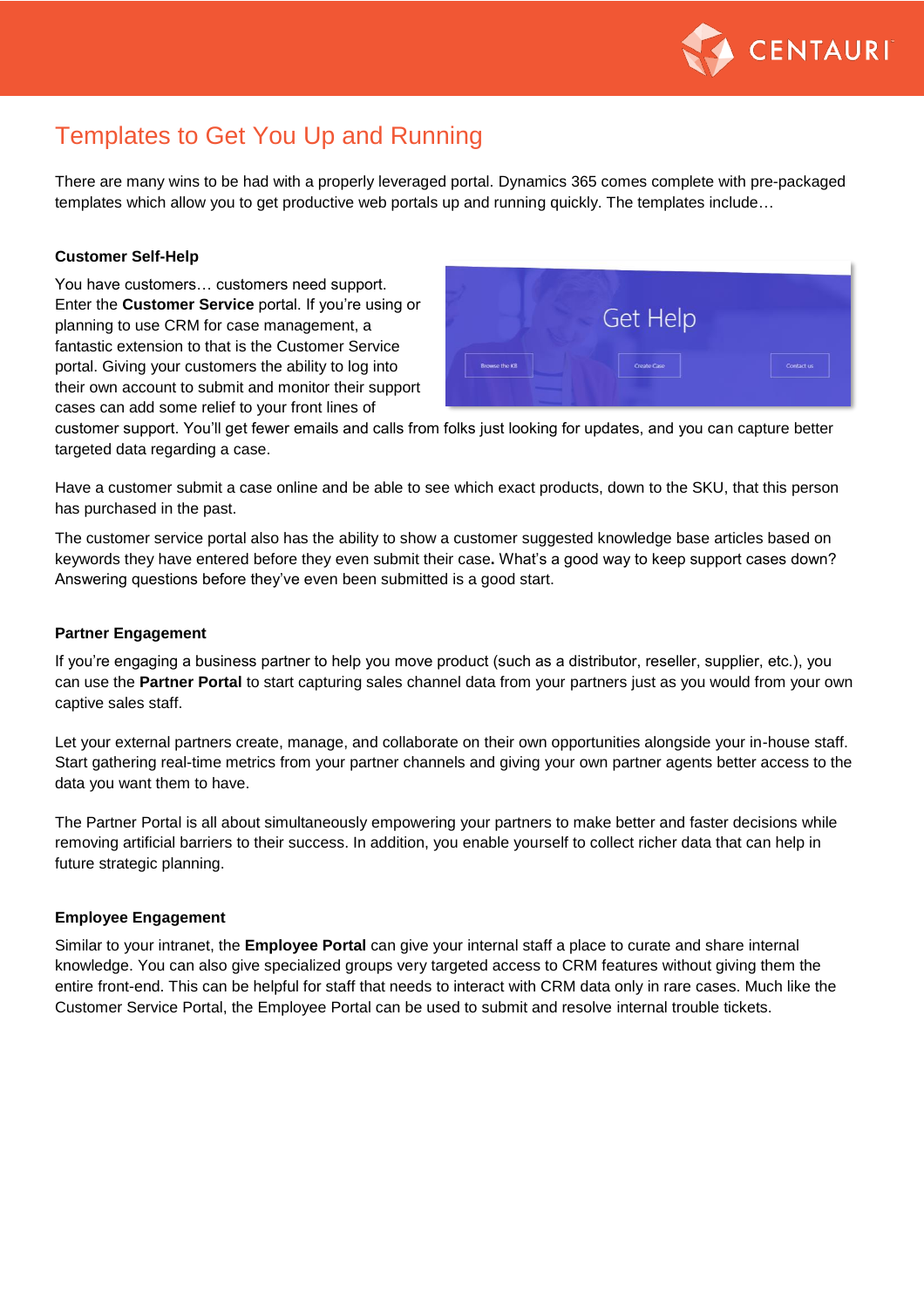

## Centauri's Membership and Events Portal Extensions

As part of our Membership Solution, Centauri have developed Membership and Events Pages that can be added to your portal to extend services to members for Membership based organisations. The Centauri Membership porta extensions delivers online functions through the Dynamics Portals service allowing members to purchase products and services online such as training and member events. You use the portals functions to provide services such as Find-A-Member and online news and knowledgebase services. The web portal service provides mobile responsive web pages that give your members access from anywhere



| Find a<br>Member      |  |
|-----------------------|--|
| Name                  |  |
| <b>Suburb</b>         |  |
| Region                |  |
| Select a Region       |  |
| <b>Service Type</b>   |  |
| Select a Service Type |  |
| <b>Search</b>         |  |

#### Shop  $\sim$ Support  $\star$  $\alpha$ Sign In or Register **Member Portal Find a Member**

### Centauri's e-Commerce Extensions

Centauri's e-Commerce extensions to Dynamics 365 portals allow you to add e-Commerce to you web portal, so that you customers can purchase your products and services. The e-Commerce extensions use shopping cart functionality and integrations with popular payment gateways to deliver a seamless online shopping experience.

A key advantage of deploying your e-Commerce offer on Dynamics 365 Portal is that transactions records generated by e-Commerce sales are created in your Dynamics 365 in real time. So that, orders, invoices and payments are recorded in office systems, giving you real time reporting on your e-Commerce operations and allowing back office staff to action fulfilment immediately.

| Order ID <sup>*</sup>                      |                   |          |                  |              |   |  |  |
|--------------------------------------------|-------------------|----------|------------------|--------------|---|--|--|
| Your Shopping Cart                         |                   |          | ORD-01275-K2Q7T3 |              |   |  |  |
| <b>Product Details <sup>个</sup></b>        | <b>Item Price</b> | Quantity | Tax              | <b>Total</b> |   |  |  |
| 2019 Motor Trade Diary                     | \$20.00           | 1        | \$2.00           | \$22.00      | ◡ |  |  |
| Delivery Options<br><b>Delivery Method</b> |                   |          |                  |              |   |  |  |
| <b>Delivery</b>                            |                   | v        |                  |              |   |  |  |
| <b>Delivery</b><br>Pick Up                 |                   |          |                  |              |   |  |  |